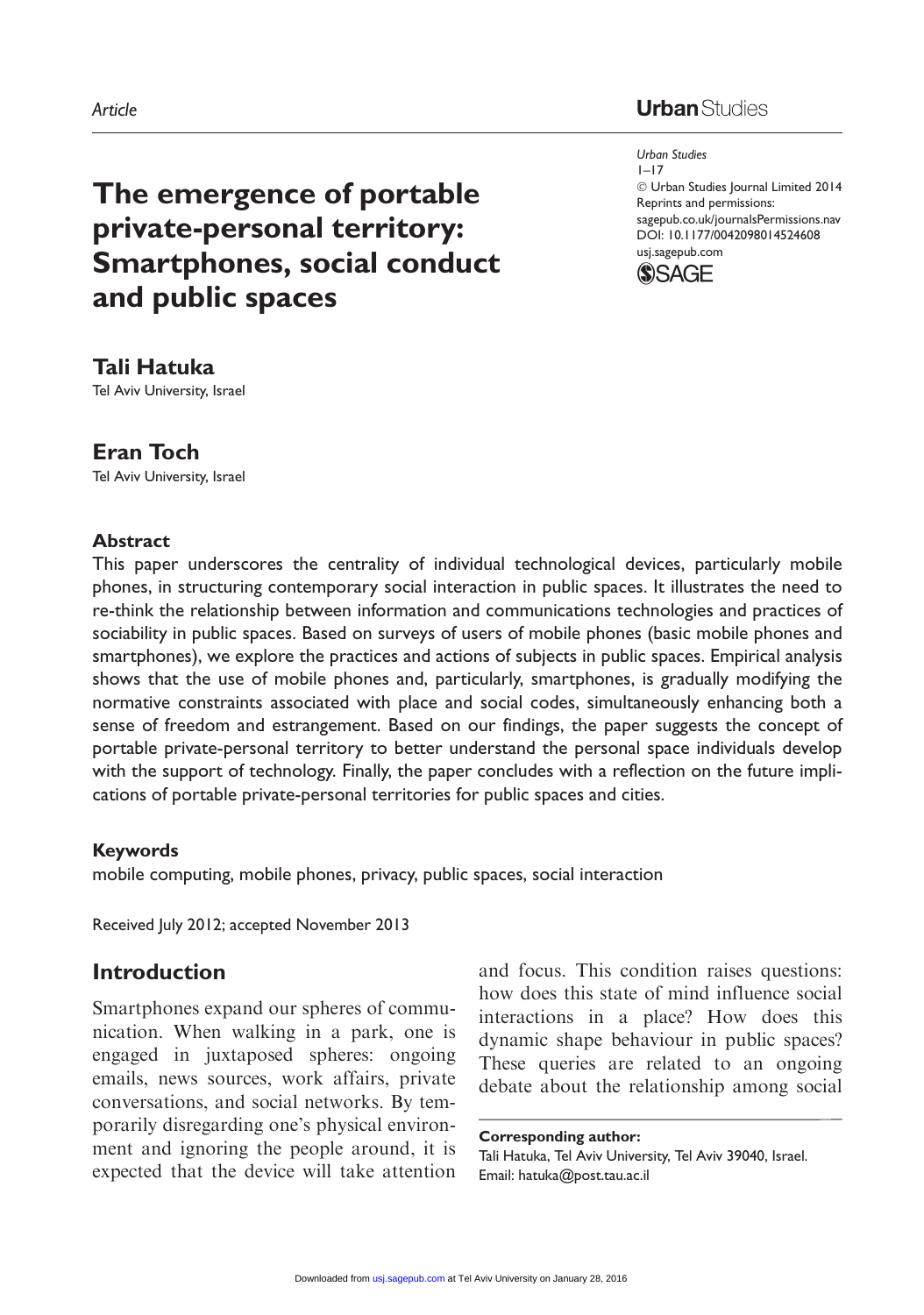interactions, information technology, and the built environment. Of the vast body of knowledge on this theme, we focus on two ongoing, related discussions in urban studies as the basis for addressing these queries: 1) the role of public spaces in contemporary cities; and 2) the relation between information and communication technologies (ICTs) and people's daily routines in cities.

Beginning with the discussion on public and publicness, one can identify four key trajectories of thinking: 1) a liberal–economic version, in which the public is defined by the state and administrative functions; 2) a republican virtue model, in which the public sphere is conceptualised as pertaining to community, the polity, and citizens; 3) a model rooted in practices of sociability, in which the public refers to symbolic displays and self-representation; and 4) a Marxist– feminist model, in which 'public' refers to the state and economy (Weintraub, 1995). Although scholars conceptualise public differently (Staeheli and Mitchell, 2007), they tend to agree that the current concept of public should be understood through the ascendancy of a market-based paradigm and the provision of public goods (Madanipour, 2010: 3). Studies have shown that as a result of a reduction in the size and scope of the state, urban development has been transferred to the private sector (Boyer, 1992; Miller, 2007; Mitchell, 1995; Zukin, 1995). However, beyond these processes of the privatisation of publicness, it is acknowledged that the social nature of public space is changing, in part due to feminist and gay liberation movements and to wider access to media, television, and immigration movements (Watson, 2006). In particular, it has been argued that with the massive growth of cities, public spaces become more impersonal and transient, playing a functional and symbolic role at best (Madanipour, 2010: 5; Sennet, 1976). Technology adds to these changes another layer that modifies the

dynamic of encounters and their varied forms. On the one hand, these changes turn public spaces into venues surveyed and controlled by authorities; on the other, they enhance the flexible use of personal devices by individuals. In fact, the reliance of cities on technology has made them inseparable in the sense that the development and evolution of both is co-dependent.

A situation in which cities would be affected and radically transformed by ICTs was predicted in the early 1990s by scholars such as Manuel Castells (1989, 1996) in social sciences, and William Mitchell (1999) in architecture. These authors particularly emphasised the way telecommunications would modify and change the hierarchy among cities worldwide, defining new relationships between states and cities globally (Sassen, 1998). Their predictions came true, and in many societies today, technological systems are becoming the 'ordinary' sociotechnical world. Responding to this state of affairs, researchers have studied the impact of these systems on our daily lives, paying special attention to mobility, service systems, and physical spaces (Berry, 2010; De Souza e Silva and Frith, 2012; Hampton, 2010; Jensen, 2009; Shariful, 2010). Yet, parallel to the ongoing fascination with 'the way technology liberates society', other voices have illuminated the dark side of technological devices, seeing 'technology as a means of control' (Graham, 2002, 2005). This view of technology as a disciplinary tool that restructures space, time, and relations among activities has been promoted by scholars who have shown that technology is also a means of saturating and sustaining contemporary capitalist societies and deepening inequalities (Graham, 2002, 2005; Lyon, 2003; Thrift, 2004b).

Using these discussions as the background for this study, we aim to advance critical thinking on technology and space with particular attention to the daily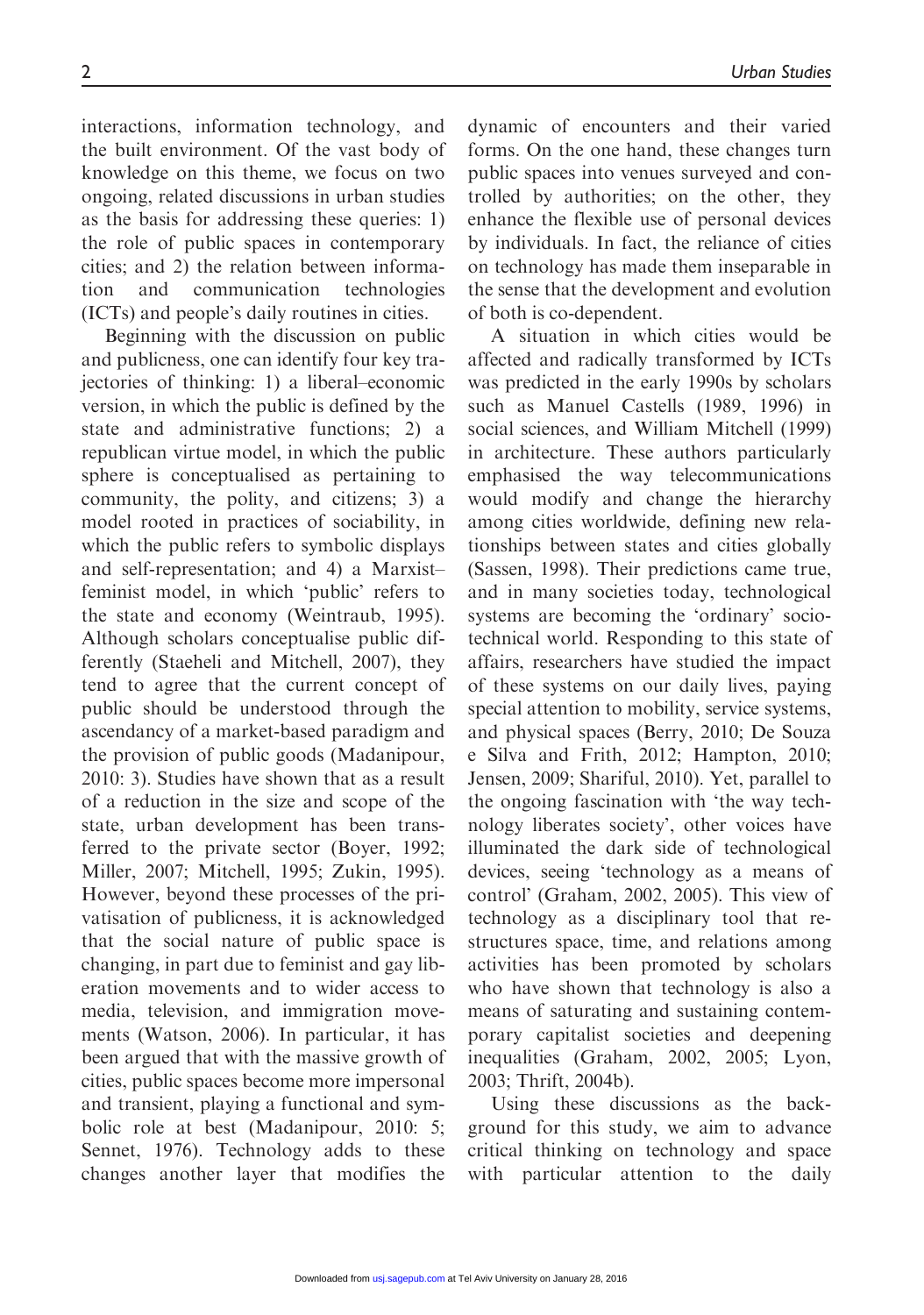practices of the individual subject (Massey, 2005; Thrift, 2004a). In particular, we address the way mobile phones influence our 'interactions in public' (Goffman, 1967) and the way they assist in constructing a multidimensional set of social and spatial situations. As Erving Goffman noted, social situations vary, and individuals' reactions depend on how much the individual is obliged to be in connection with what is around him and the social context in which he is embedded (Goffman, 1963: 199). This argument is even more relevant today with the ICT revolution, which blurs the lines between physical and virtual space. It is important to remember that it is through both means simultaneously, not one or the other (De Souza e Silva and Frith, 2012: 46), that the individual has the power to construct his personal space with varied tools. In this sense, mobile phone users imagine themselves able to communicate beyond the crowd as well as with it, as argued by Vicente Rafael:

Unlike computer users, cell phone owners are mobile, immersed in the crowd, yet able to communicate beyond it. Texting provides them with a way out of their surroundings. Thanks to the cell phone, they need not be present to others around them. Even when they are part of a socially defined group – say, commuters or mourners – cell phone users are always somewhere else, receiving and transmitting messages from beyond their physical location. (Rafael, 2003: 405)

Following these ideas, particularly the notion of personal space as procedural (Iveson, 2007: 9), the premise of this paper is that technological devices influence our dialogical practices and joint actions between subjects as well as the spatial use of public space. Focusing on encounters in public spaces, we elaborate on the way mobile phone users (basic mobile phones and smartphones) act in public spaces. Our argument is twofold: first, mobile phones contribute to the development of what we call portable private-personal territory (PPPT), a personal space that individuals develop and that is characterised by a multidimensional set of social and spatial relationships. Second, this dynamic personal space modifies interaction rituals in public. As mobile technologies become an intrinsic part of people's experience of space, they both enable empowerment and flexibility and create social estrangement. We understand the PPPT as a socio-spatial condition that releases the individual from normative constraints associated with place, and we argue that it modifies the role of public space.

To explore this argument, the paper begins with a theoretical discussion of public spaces and ICTs. It proceeds with an analysis of the empirical evidence collected by surveying users of smartphones and basic mobile phones, focusing on social conduct and behaviour in different typological places. Based on the findings, the paper develops the idea of portable private-personal territory. Finally, the paper concludes by reflecting on the future implications of this idea for public spaces and cities.

## Beyond binaries and divides: Public spaces and ICTs

The public/private divide, perceived as two exclusive categories that together appear to account for all elements of life and experience (Collins, 2009), is one of the great dichotomies of western thought. Understood as opposites, public and private are also understood as inseparable, where the extension of one sphere necessarily implies a reduction in the scope of the other. Yet, the validity of this binary is not clear, especially with the ongoing 'privatisation' of material spaces as well as the growing appearance of virtual space in our lives. Clearly, mobile technology use in public spaces complicates traditional understandings of what it means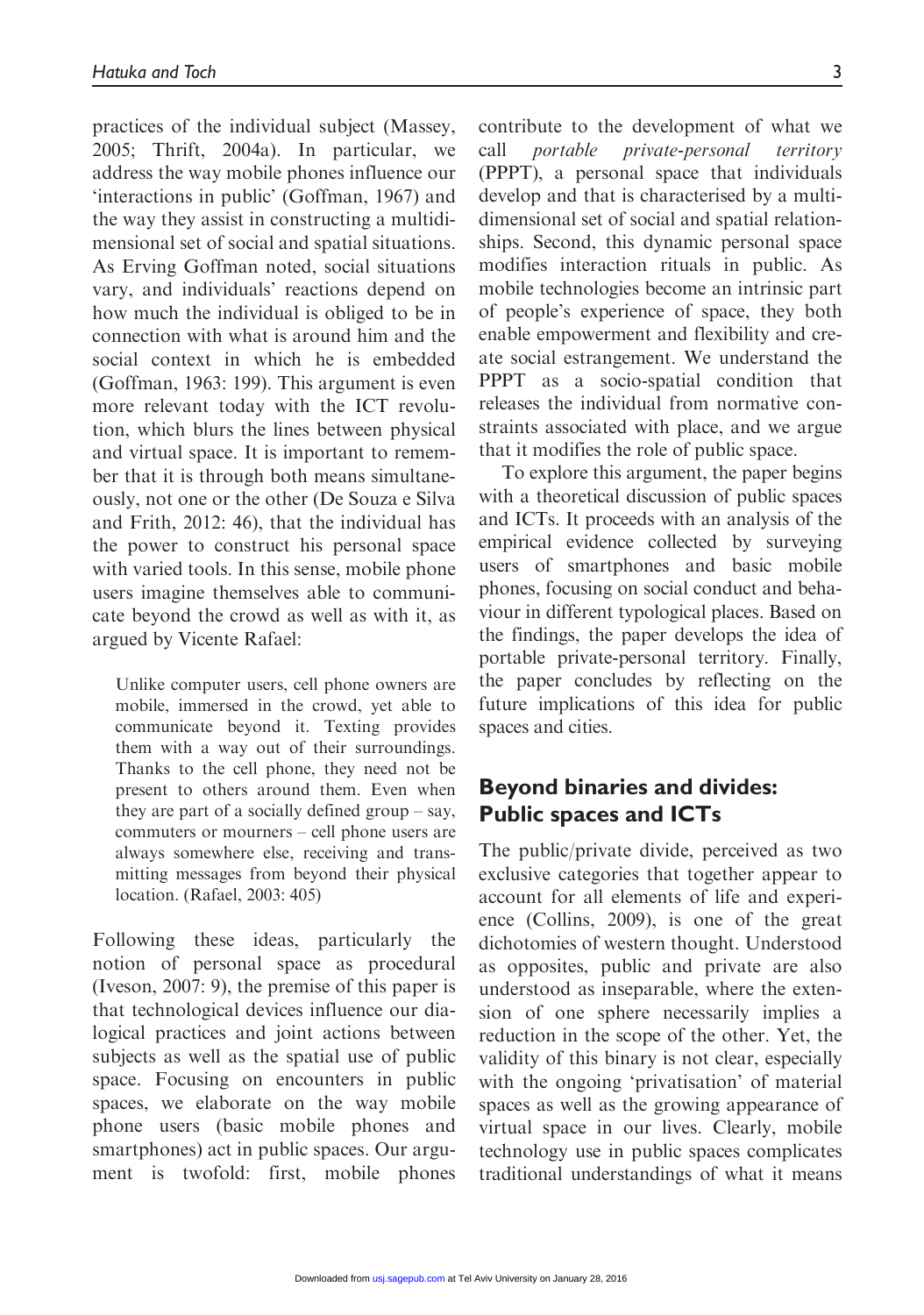to be in public, allowing people to bring previously private activities (chatting, reading, listening to music) into public spaces (De Souza e Silva and Frith, 2012: 51). Nevertheless, one of the reasons for maintaining these categories (even in their current blurred configuration) is because they contribute to and maintain the order of social life, promote collective concerns, and reduce conflicts. Thus, as evidenced by many studies, the public/private divide is a dimension that is constantly transforming and is influenced by the social, economic, and spatial lenses through which we observe and understand it.

Contemporary scholars have tended to see the public and the private as a range or a trajectory of spaces (Madanipour, 2003; Massey, 2005; Palen and Dourish, 2003). However, even when adopting a flexible approach to this divide, distinctions can be made. Thus, for example, Ali Madanipour argues that the most fundamental distinction between private and public is the distinction between the human subject's inner space of consciousness and the outer space of the world (Madanipour, 2003: 227). Seeing body and mind as the most private spheres of the individual, Madanipour argues that they create the core of a personal space. Although the personal space finds expression in social encounters, it is also considered a protective bubble (Madanipour, 2003: 230).

In contrast to the personal and private sphere, public space is often perceived as a realm of contact and exchange among strangers – it is a realm of encounter. More precisely, sociologists have developed the notion of the public realm as an arena of interaction and visibility among actors by studying details of interactions and communication in public (Brighenti, 2010). To put it differently, the public is seen as a sociospatial territory that facilitates and regulates interpersonal relationships ('access') (Sennett, 1976) and where individuals present their idealised selves following (or challenging) patterns of belief and behaviour (Goffman, 1959). Furthermore, the self exposed in public is a construct (which is, of course, culturally influenced) that human beings wear in social encounters to protect the self. Thus, being observed in public is a social ritual that entails assuming postures, ways of behaving, and expectations, if not ascribed roles (Brighenti, 2010; Joseph, 1998). Most importantly, encounters and performance occur in an institutional and material common world supported by manners and social order that provides balance and stability to exchanges among strangers.

The approach that supports social rules and boundaries in public spaces has been challenged by critics who note the way these norms and orders reduce agency and meaningful expression in public space, enhance unequal treatment of groups in space, and, as a whole, are dictated by political ideology (Loukaitou-Sideris and Ehrenfeucht, 2009; Low and Smith, 2005; Zukin, 1995). Although establishing public codes can be a means of providing balance and stability, these codes can also enhance surveillance and control practices, to which technology adds another layer.

Seeing contemporary technology as a means of control challenges the scientific fascination with ICTs as well as studies that analyse technology's 'impact' on society and cities (Gershuny, 2003; Mei-Po, 2007; Pfaff, 2010; Ratti, 2006; Reades, 2009). In particular, this approach offers a perspective in addition to the one that celebrates technology as a means by which citizens have creative input in matters affecting their interests and concerns. This input may reduce unequal power structures and social groups (Mallan, 2010; Sarjakoski, 1998). Yet, the reality is more complex. As Andrea Brighenti has argued:

what the user actually gets is only one actualised possibility (a syntagm) within a larger matrix of possibilities envisaged and foreknown by engineers and programmers (a paradigm).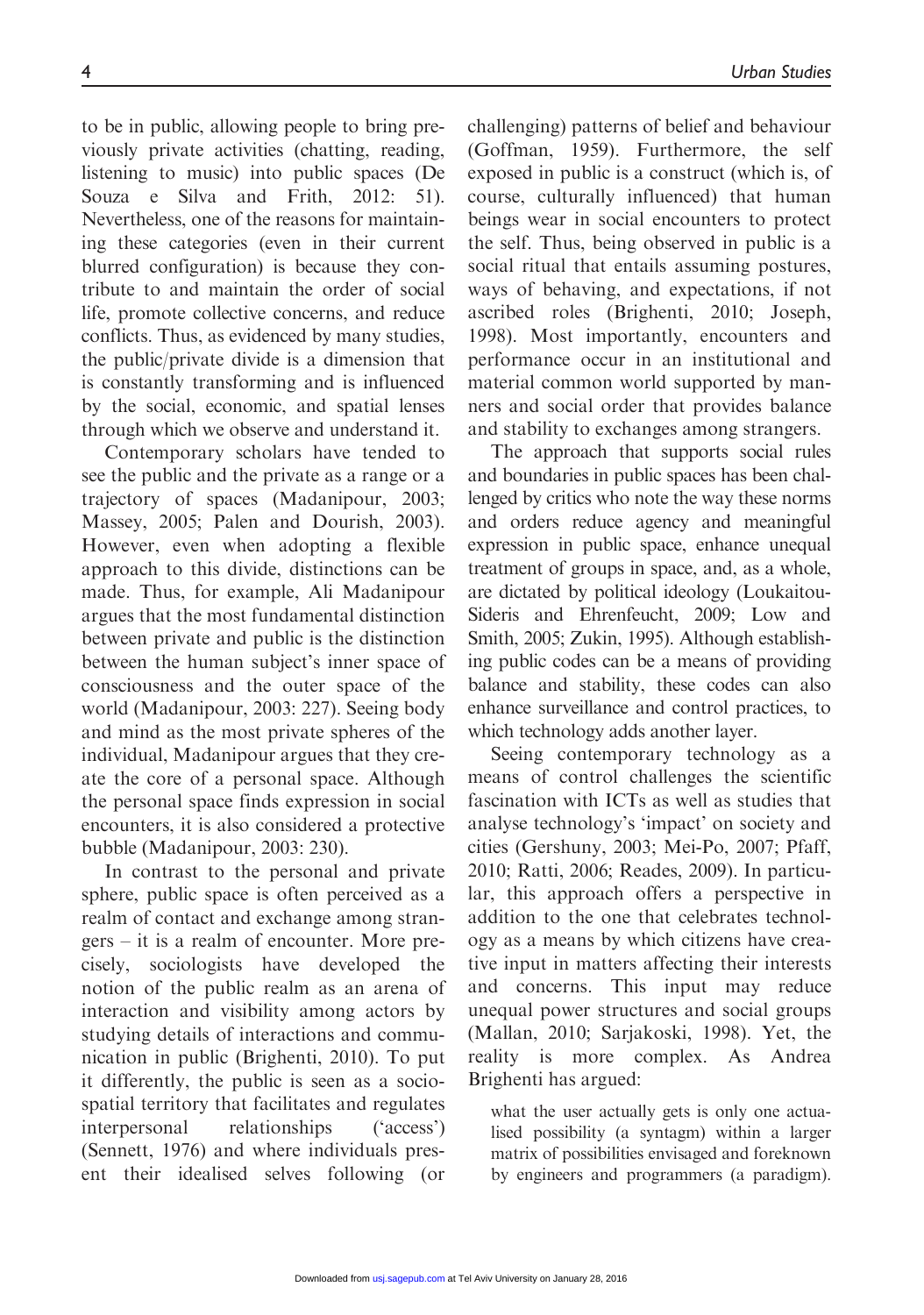Thus, what the users see is, in fact, only an epiphenomenon of the matrix. (Brighenti, 2012: 411, Manovich, 2001; Picon, 2008)

This statement implies a rather gloomy view of freedom, suggesting that nothing unexpected can be produced within new media. Brighenti is not alone; her critical perspective has been adopted by others who have argued that ICTs actually enhance social divisions and polarisation (Sheller, 2004; Wacquant, 2007; Young, 1999; Zureik, 2004).

With the aim of avoiding this binary picture of mobile technologies as either liberating or controlling, we suggest that the relationship between society and technology is not an either/or relationship but rather is far more complex and subtle: technology reshapes contexts and socio-spatial definitions over time. Thus, rather than looking at the tension between public and private as a divide or a dichotomy, we suggest tracking the shifting fluid and permeable boundaries between the two. To better understand these modifications, we suggest exploring daily life in places (Graham, 2005; Haythornthwaite and Wellman, 2002), shifting from the overestimation of ICTs' abilities to mediate human relationships to a focus on the modified ritualistic dimension of human communications in place (Graham, 2005; Haythornthwaite and Wellman, 2002).

### Research methods and context

In exploring this question, our analysis is based on an empirical study conducted in March–May 2011 at Tel Aviv University in Israel. The use of both Internet and mobile phones in Israel make this context an appropriate platform for the empirical study. For example, by the end of 2011, it was estimated that there were 10.055 million mobile subscribers in Israel, representing a growth of 1.5% over the year and a mobile penetration rate of 133%. Business Monitor International (BMI) forecasts that growth in the mobile market will continue, averaging 1.8% over the next five years until 2016 to bring the total to just over 11 million subscribers and a penetration rate of 134.5% (Israel Telecommunications Report, 2012). According to the same report, Israel has the highest rate of hours spent on social networking sites (an average of 11.1 monthly hours). In terms of the ratio of smartphone penetration, Israel is located in seventh place among all world nations (Meeker, 2011). Furthermore, in 2011, approximately 58% of phone sales were devices with Internet connections using 3G wireless networks. Thus, the majority of sales synchronise with our definition of a smartphone or a phone with high-speed Internet connectivity, independent application installation, graphical user interface, and messaging capabilities. We define basic phones as phones that provide only voice calls and text messaging.

Our analysis aims to identify correlations between the use of technological devices and the public experience. The study is based on participant observation in different locations on campus (i.e. public areas and study places) as well as a survey of students. The survey included 138 students divided into two equal groups: users of smartphones and users of basic mobile phones. The rationale for including these two types of users was the assumption that users of smartphones might differ from users of mobile phones due to more options for interacting in the virtual sphere. Thus, we assumed that more possibilities may alter social rituals and attentiveness to one's immediate surroundings. The goal of this study was to map the public experience of both groups in space and then to track behavioural patterns, perceptions, and participants' public experience. The study design reflects this objective and does not aspire to analyse the causes for the correlation, which may be related to the self-selection of the participants or personal tendencies.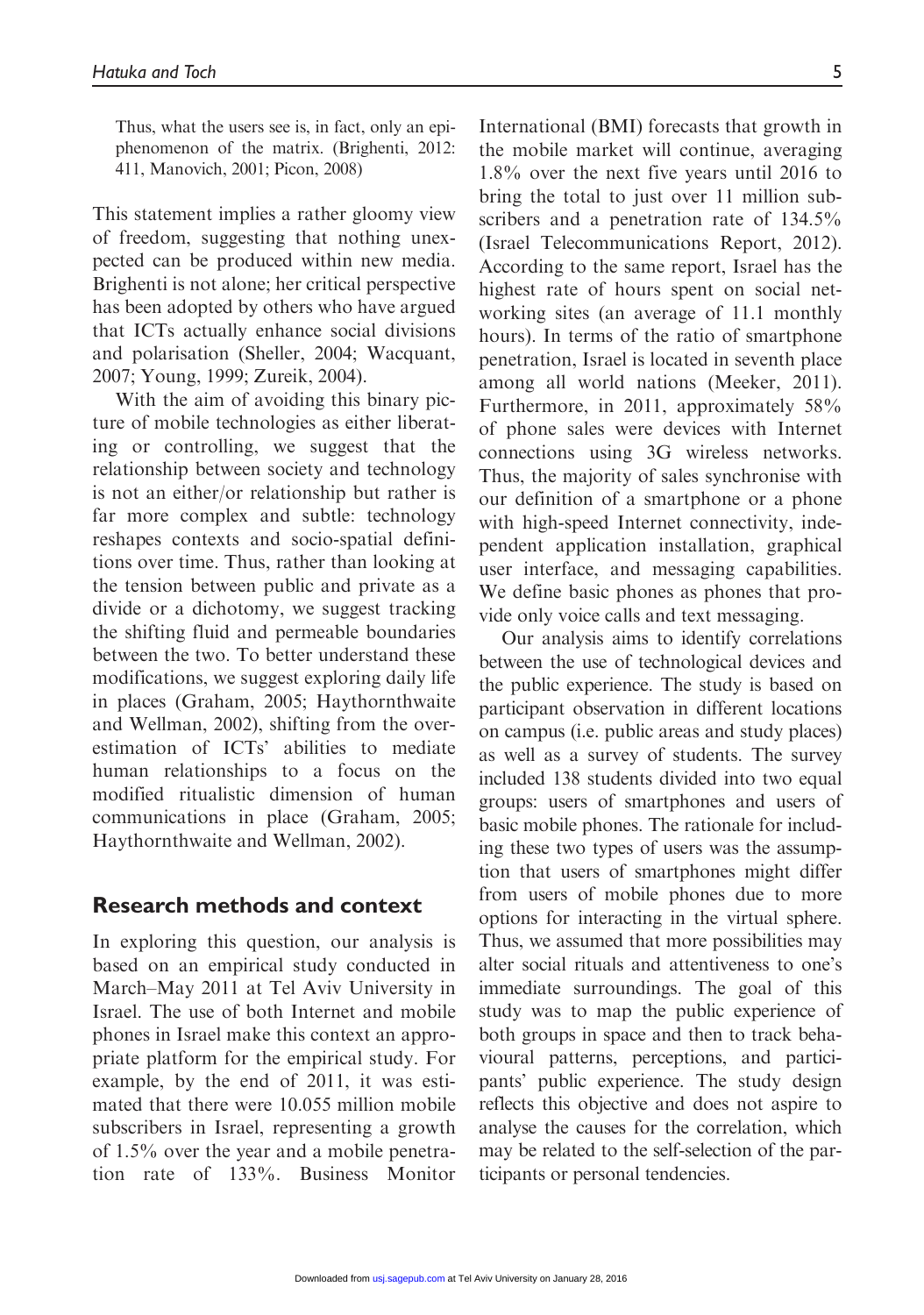As a whole, the profile of the participants in both groups was rather homogeneous in terms of age, education, gender, and the use of online social networks. The average age of all participants was 24 years (SD = 3.9), and the majority of the participants, 120 of 138, were undergraduate students. The focus on young people may create some bias because their lifestyle and in particular social life might differ significantly from adults. However, we assume that the normative changes in this group are crucial for the future development and understanding of the public realm and spaces. Generally, with the exception of owning a smartphone, the two groups share similar properties with regard to mobile technology use. The vast majority of users (all but five) were members of at least one online social network, with Facebook as the most popular by far. Most respondents were active users of online social networks, with an average of 363 relations in their social network for the basic phone users and 380 for the smartphone users (the difference was found to be insignificant [t-test,  $t =$ 0.35,  $p = 0.71$ ]). However, financial differences were evident between the groups;  $48\%$ of regular phone users had used public transport, whereas only 34% of smartphone participants had used public (Chi-squared test,  $X^2$ )  $= 13.086$ , df  $= 1$ , p  $= 0.0003$ ) transport. Furthermore, 78% of basic phone users said that they did not need a smartphone, and 20% cited financial reasons for not obtaining a smartphone. A single participant stated that a smartphone was too difficult to use.

All participants were actively approached by a research assistant on the university campus, initially briefed about the study, and assigned an appropriate survey according to the type of phone they used (either a basic mobile phone or a smartphone). The survey was divided into four parts. Each part focused on a key typological space: public space, private space, study space, and transition (in-between) space. The focus on

these four varied spaces aimed to challenge the private–public binary by examining different types of places with diverse features. For example, the study space could be seen as a private–public space (a space where only permitted students are allowed). Among the four types of spaces, the transition space was the most amorphous and was seen as the space experienced between two target points, which could be either public (e.g. a passage between buildings) or private (e.g. driving a car). To ensure that participants spent time in these different typological spaces, they were asked at the beginning of the study to recall their visitation patterns in the last 24 hours. The results were similar across the two groups of users: approximately 30% of participants had visited a coffee shop, 20% had visited a cafeteria, 20% had spent time on the university lawn, 20% of the participants had visited a university building's lobby, and only 3% had reported visiting a public square or city urban space. Approximately half of the participants had spent at least two hours at home during the last 24 hours, approximately half at their own homes and half at their parents' home.

The analysis in this study was based on relational investigation and focused on identifying the relations between the independent factors (the phone type and topological space) and a set of dependent factors reflecting the use of the space. As noted, the hypothesis was that basic mobile phone and smartphone users might be correlated with different patterns of behaviour in different typological spaces. In each part of the survey, a similar set of questions was asked about each key typological space to identify: 1) activities, with a focus on what people do in public spaces; 2) interactions, with an emphasis on the way people contact others; and 3) a sense of privacy, with an emphasis on normative constraints and conduct in public. The collected data were analysed and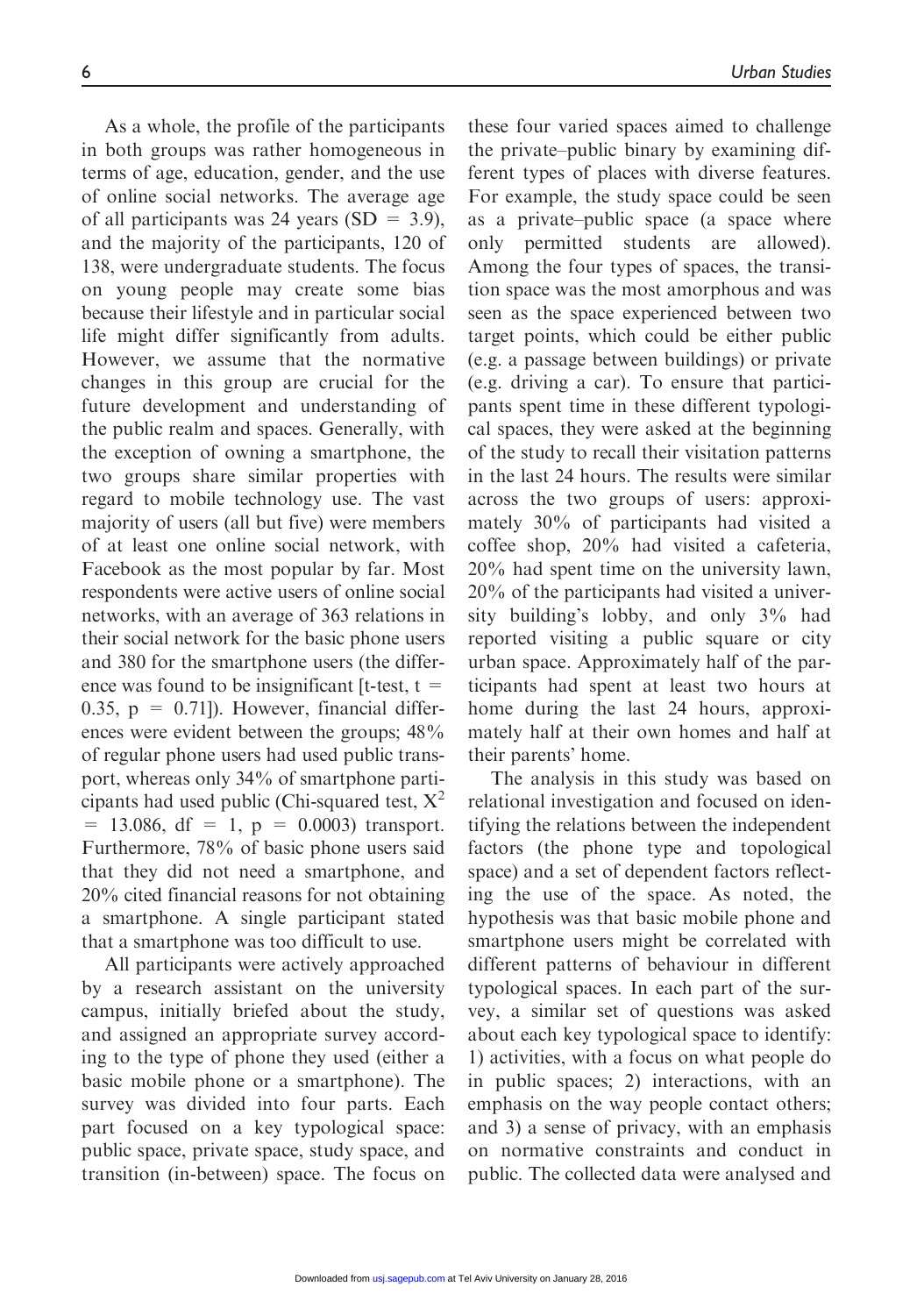coded using: 1) binomial and summed chisquare statistical tests for assessing responses to Boolean questions (yes/no answer) and detecting differences and similarities between the conditions; and 2) Mann-Whitney U test and student t-test for Likert scale questions, with distributions specified by average, median, and standard deviation.

### Mobile phone use and social conduct in public spaces

### Activities: What do we do?

One of the distinctions between private and public is based on the conceptualisation of the public as a social–political platform distinct from both the private realm and administrative matters of government. This idea associates the public realm with discussion, deliberation, and decision making about issues of collective concerns. It also sees public space as a tool that contributes to active citizenship engaged with the production and circulation of rational debate. This distinction is based on the assumption that individuals perceive and thus act differently in public, where they expect to be more attentive to their surroundings as a prior condition for public participation. Yet, even

before the survey, participant observations revealed a distinct picture of individuals physically located in public but highly engaged with their phones or laptops, with most observed individuals talking while walking (Hanany, 2010). This dynamic of intense engagement with the phone and laptop is reflected in the survey and is particularly evident among the users of smartphones.

Activities were divided into three categories: resting/reading, using phone/laptop, and talking with friends. The two groups differed significantly (chi-square two variable test,  $X$ -squared = 12.1776, df = 2, p = 0.002268). Smartphone users reported that they used their phones and laptops twice as much as basic phone users. In accordance with this evidence, basic phone users participated in resting and reading activities twice as much as smartphone users.

Figure 1 depicts the difference in the activities conducted in public spaces by users of the two phone types. Although talking with friends was performed in fairly similar proportions, smartphone users were twice as likely to use their phone or laptop as basic phone users and half as likely to rest or read. This result indicates that activities that traditionally took place in the private sphere are now taking place in public, replacing other



Figure 1. Number of participants in three categories of activities in public spaces.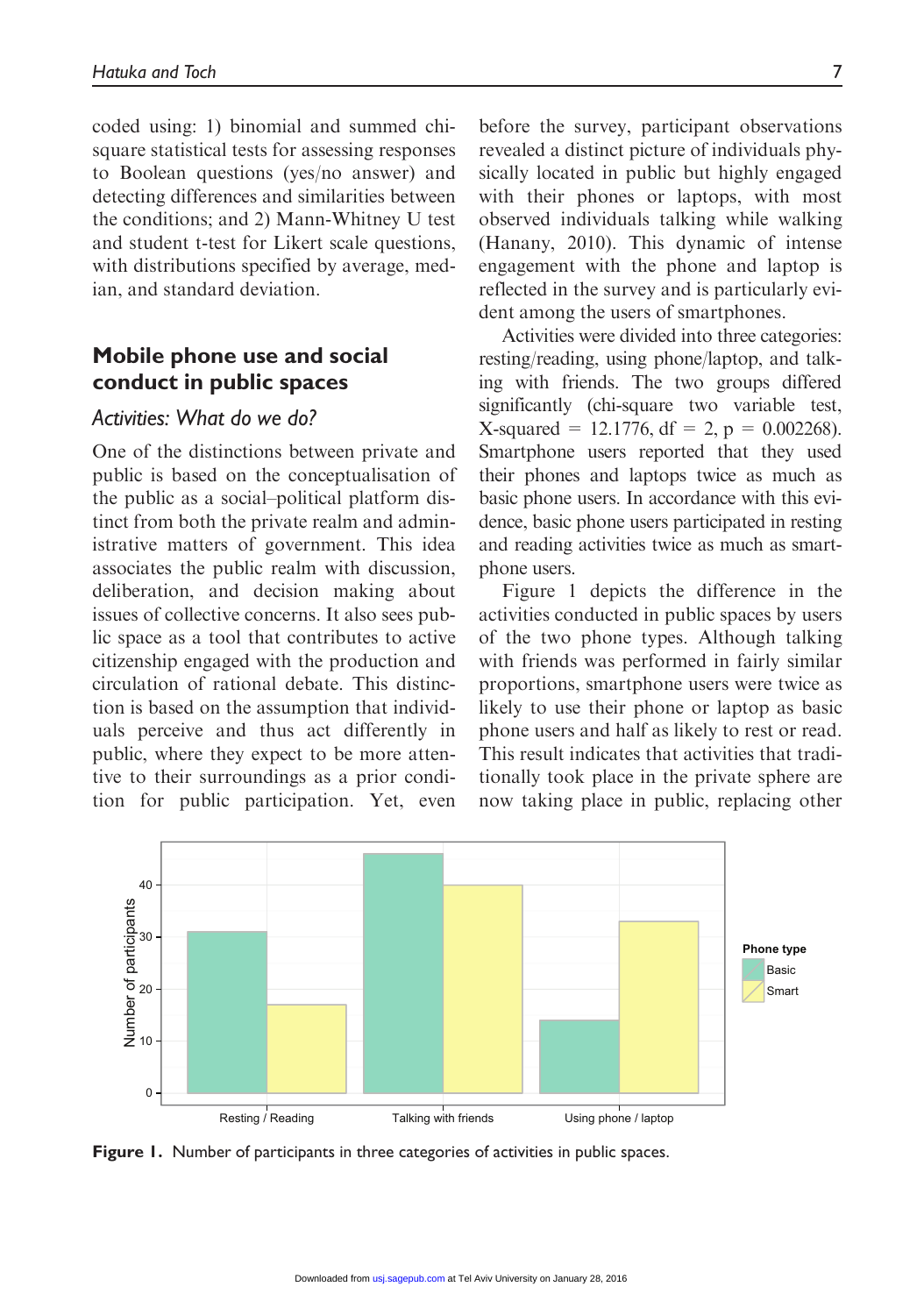activities associated with public, such as resting, gazing, and social, face-to-face interactions. This result suggests that the public realm as a 'social territory' (Lofland, 1998) is gradually being modified by individual use of technological devices (in all its forms). It is evident that the public realm, as a complex web of relationships, is being expanded to the virtual sphere and thus diminishes, to a certain extent, the person-to-place and person-to-person connections.

#### Interactions: Is there anyone around?

One of the potential implications of this intense engagement with technological devices is a reduction in attention to the environment. Thus, when asked in the survey about occurrences that took place in each of the typological spaces discussed, the majority of participants in both groups had difficulty providing details. In both groups of participants, transition spaces were poorly described, with approximately two-thirds of participants not answering the question  $(61.4\%$  of smartphone users and  $71.4\%$  of mobile phone users). As expected in both groups, participants were able to provide the most information about their private space (54.2% of smartphone users and 65.7% of basic mobile phone users). Again, in both groups, most participants tended to describe people, actions, or particular personal objects, with very few describing the physicality of a place or its amenities. We find that emotional attachment to the physical locale (Lofland, 1998) is weak, and focus is given to the concrete and virtual social territory defined by users.

This lack of attention to the environment is more evident when we examine social interactions among the different groups. As noted earlier in the text, one of the key elements associated with smartphones is the way they expand the spheres of interaction, modifying other interactions or activities by

the user. By asking participants about different aspects of social interaction in different spaces, we found smartphone users to be more detached from their physical surroundings. This detachment included less social interaction (talking, observing) and less sensitivity to the social environment as a whole. The analysis shows that basic phone users were significantly more conscious of their surroundings than smartphone users in both public and study spaces. As depicted in Figure 2, when asked about their personal phone use in public and study places, basic phone users were more bothered than smartphone users by an average of 20%. These results are significant, with p-values of  $p = 0.006$  for the public space and  $p = 0.009$  according to an unpaired Wilcoxon Rank Sum.

One explanation may be that the ability of smartphones to provide personal visual and audio spaces (i.e. listening to music, writing messages) allows users to escape and ignore the actions of people around them. The increased isolation of smartphone users is also expressed in their perceived attitudes towards their own actions. Smartphone users are more likely to state that they would feel comfortable speaking on their phone in public and in study spaces than basic phone users. The result is significant according to a chi-square categorical test, with  $p = 0.038$ and 0.006 for public and study spaces, respectively. Smartphone users' enhanced activity on their phones is related to reduced attention to their surroundings as well as potential interactions with strangers, thus significantly modifying the activities of users in public. However, this reduced attention does not indicate disattention but rather new ways of addressing the sensory stimulation of the city and personal technological devices. It is a process of reconstituting a psychic state, reformatting attention by, in a sense, fragmenting space. This process facilitates the creation of a sort of filter between the sensory stimulation of the city (and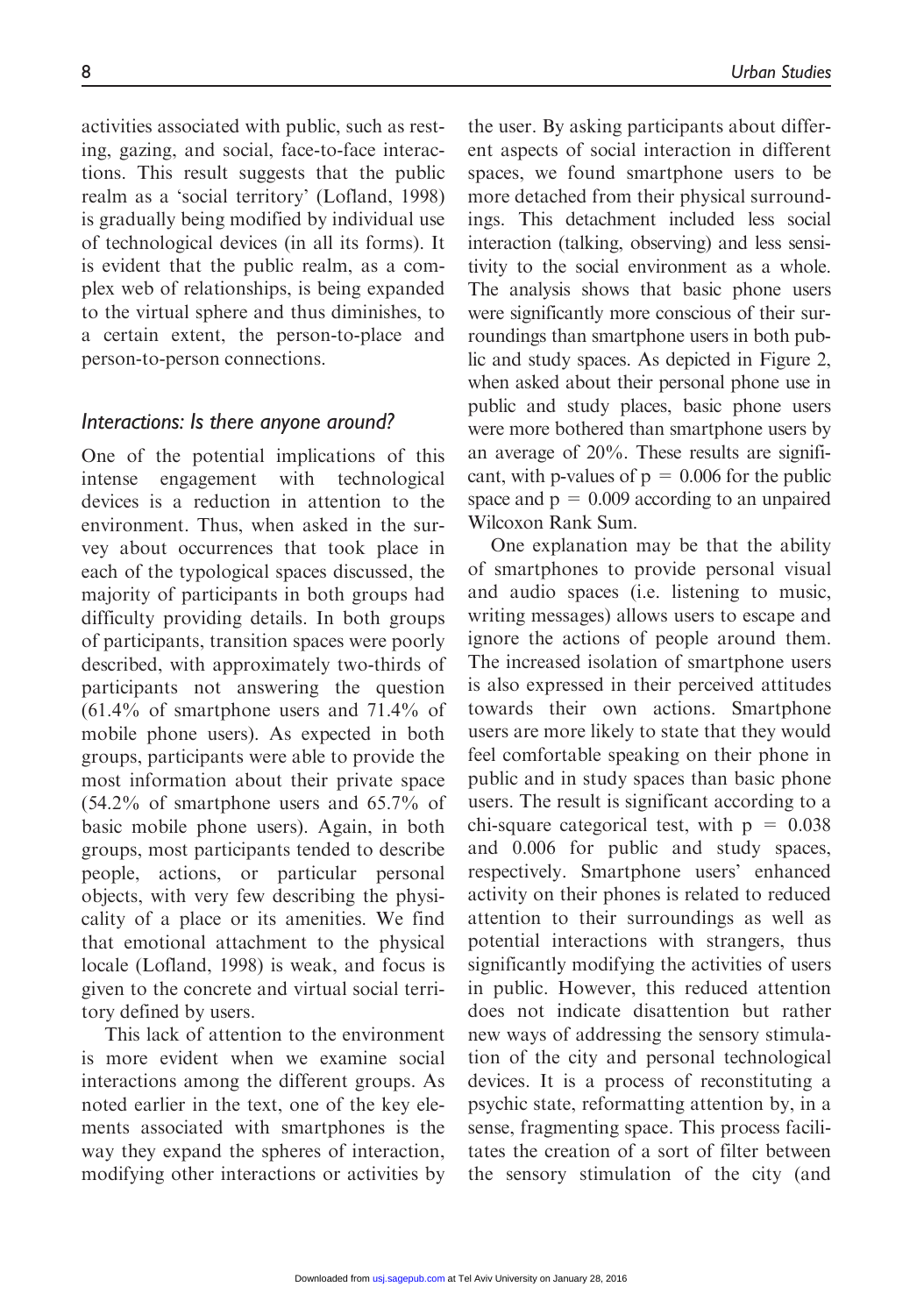

Figure 2. The extent to which participants are bothered by other people talking on their mobile phones.

personal contemporary devices) and the mind of the metropolitan individual (Lofland, 1998: 27).

### Privacy: Are we alone?

Traditionally, public space differs from private space in terms of types of activities. If home is associated with intimate relationships, public is about social interactions with strangers and casual acquaintances – the hidden versus the open and revealed. This hidden/revealed relationship is a social construct and thus is dynamic and highly influenced by how we feel about our privacy and whether we feel comfortable exposing our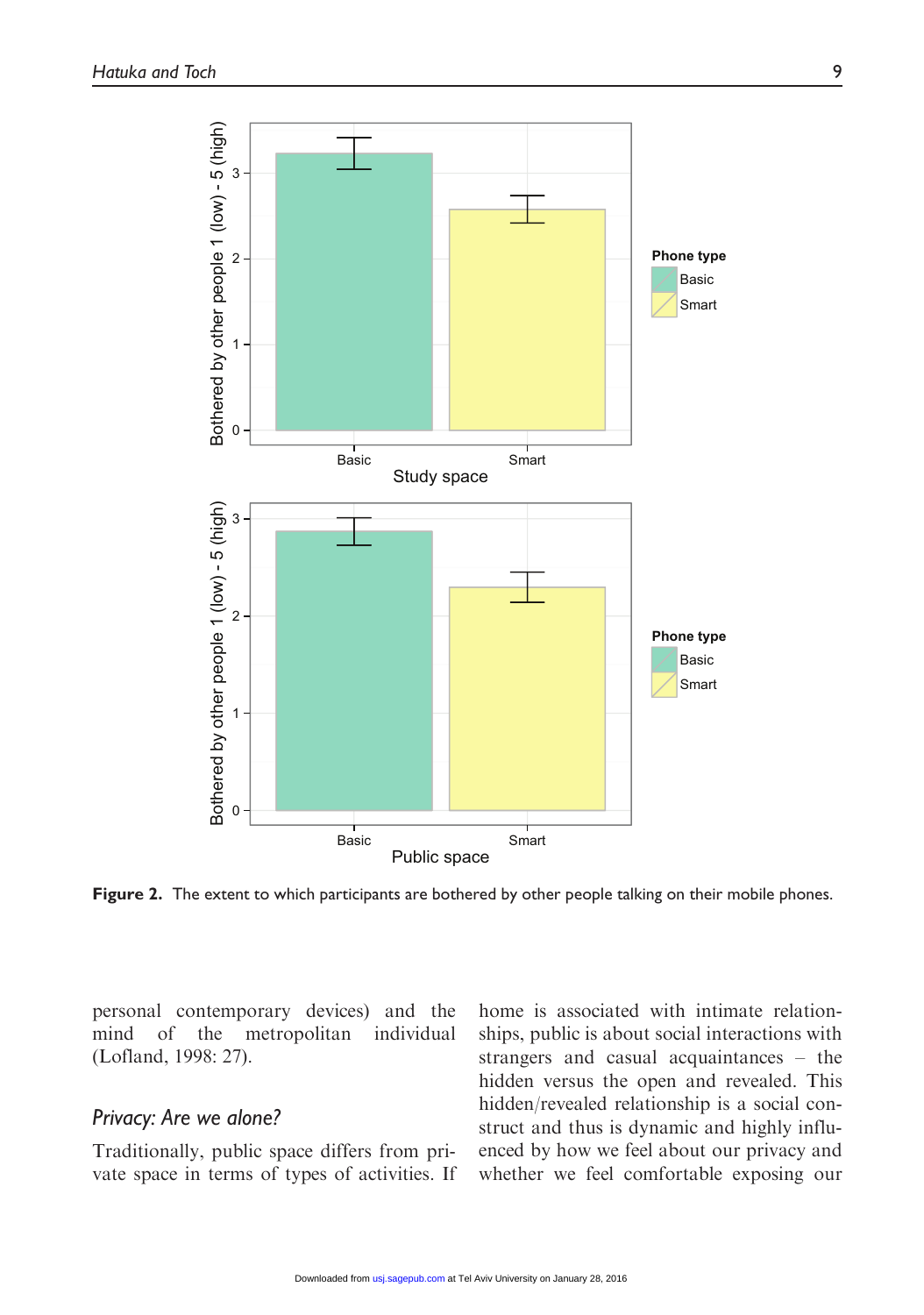intimate affairs in public. One of the most evident means by which an individual shows himself to be situationally present is through the disciplined management of personal appearance or a 'personal front', the complex of clothing, make-up, hairdo, and other surface decorations the individual carries on his or her person (Goffman, 1963: 25). Thus, if asked, an individual might say that he limits the noise that he makes out of consideration for the others present. By demonstrating this consideration, the individual is showing cognisance of persons by virtue of their presence in the situation, and in showing this, he demonstrates that he is open to and respectful of the gathering (Goffman, 1963). It is the demonstration of this committed 'presence' in the situation that others may want from the individual even more than the substantive value of the consideration itself (Goffman, 1963: 214).

This social code and its associated boundaries are becoming blurred with changes to the appearance and meaning of privacy in public. When examining individual privacy in association with physical space, the two groups of phone users differed significantly in their sense of privacy, comfort, and relationship with the outside environment. When reporting on the extent to which they believe their phone provides them with privacy (on a Likert scale), smartphone users answered in more positive terms than basic phone users. Figure 3 presents the average and distribution of the two groups across all spaces. The scale of the responses refers to the sense of privacy participants reported, ranging from 1 (not at all) to 5 (very much). In each of the different spaces about which the participants were asked, smartphone users believed that their phones provided them with better privacy than basic phone users. These notions were consistent and significant, ranging from a difference of 33% in the average value (in the transition space) to 12.5% (in the home space).

This growing sense of privacy also increases the dependency of users on their mobile phones (see Figures 4 and 5). When participants were asked to consider the possibility of spending a day without their phones because they forgot them at home, their answers highlight the importance of smartphones, particularly, to users' daily



Figure 3. Sense of privacy in different space types and according to the type of phone. All differences are statistically significant:  $p \le 0.05$  for the home space, and  $p \lt 0.001$  for the public, study and transport space (unpaired Wilcoxon Rank Sum test).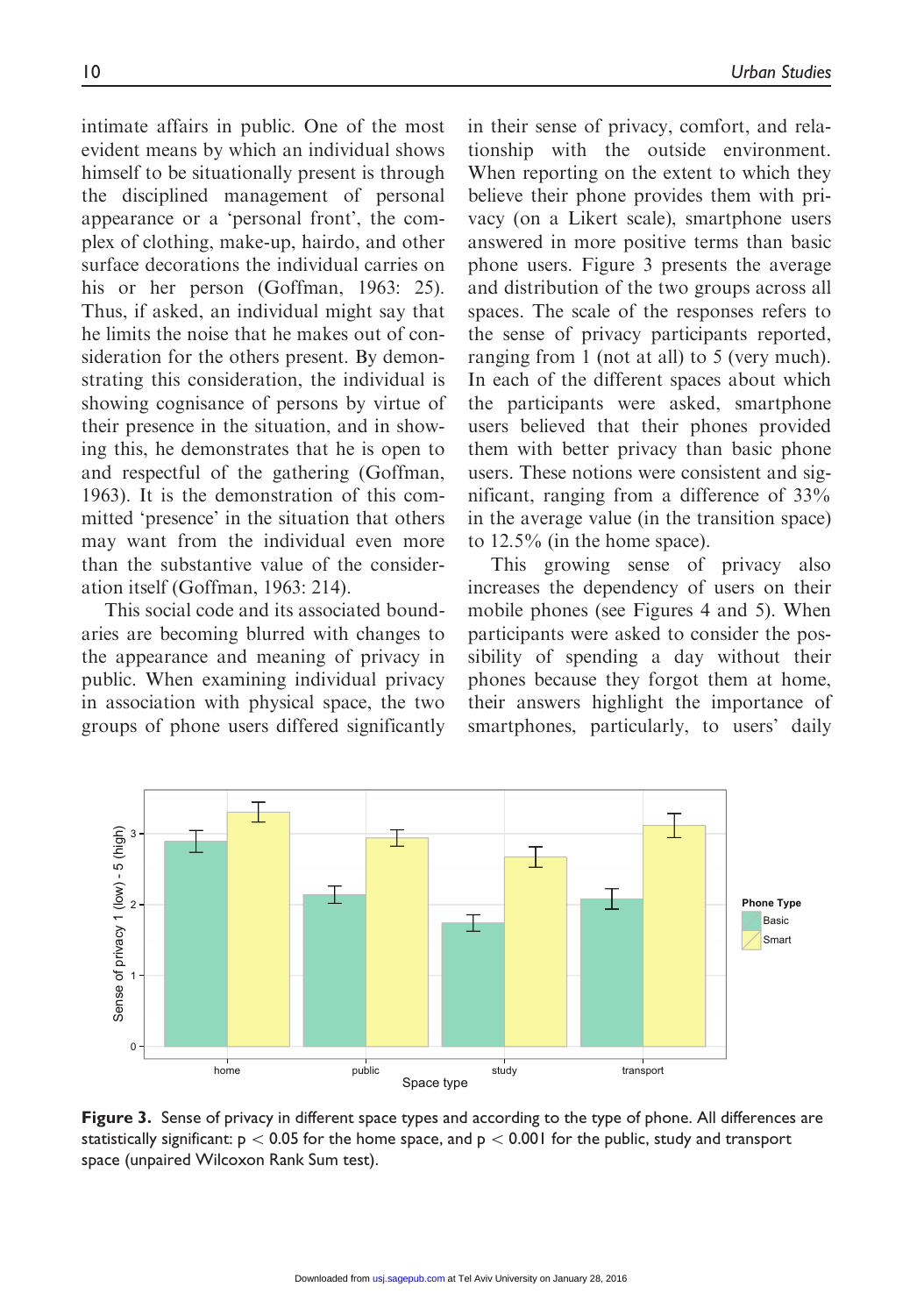| Space type       | Home   | <b>Public</b> | Study   | <b>Transport</b> |
|------------------|--------|---------------|---------|------------------|
| Mean smart phone | 3.30   | 2.94          | 2.67    | 3.11             |
| Mean basic phone | 2.89   | 2.14          | 1.74    | 2.08             |
| Difference       | $*12%$ | $**27\%$      | $***35$ | $***33$          |

Figure 4. Mean value for the sense of privacy for each space type. Note:  $*$  p  $<$  0.05;  $**$  p  $<$  0.001, unpaired Wilcoxon Rank Sum test.



Figure 5. Participants indicate their feelings in response to forgetting their phone at home for a day.

lives. Smartphone users were twice as likely to feel out of date, 30% more likely to feel under pressure, and 30% more likely to feel lost than basic users. In addition, smartphone users were twice as likely to report negative feelings about being without their phones than basic phone users ( $p = 0.03$ , Binomial test with expected probability of 0.5).

In sum, as shown by mapping both groups' patterns of behaviour in public spaces, the use of mobile technologies is shifting the way individuals exchange information and interact in public, multiplying the different spheres in which an individual can participate simultaneously. Mobile phones provide their users with unprecedented intensity of the user experience,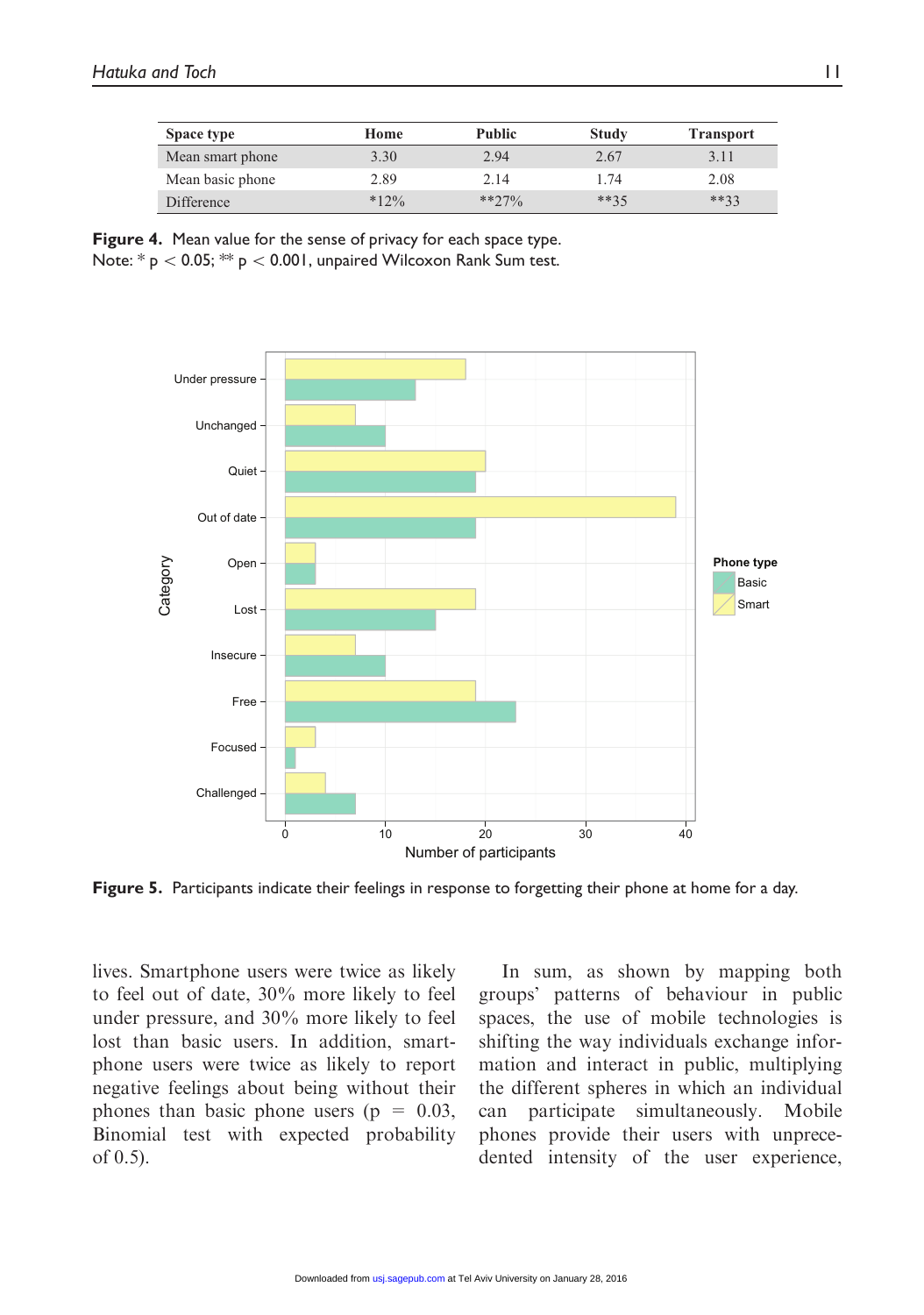providing pervasive, powerful communication and computing functionality. Users are within arm's reach of their smartphone 50% of the time and are in the same room as their phone 90% of the time (Dey et al., 2011). Specifically, we see that both groups use mobile phones as a means to construct a dynamic personal space. Yet, it is clear that the group that uses smartphones has more tools for playing with this space, blurring the boundaries between the physical and virtual. In that sense, we see that public space definitions and norms, similar to the dictates of law and authorities, are being modified from below by private users, both consciously and unconsciously.

# Conclusions: The emergence of portable private-personal territory (PPPT)

Based on these results, we suggest that both public and personal space can be seen as a social territory composed of locations and places. Indeed, the notion of location has often been subordinated to the idea of place and conceptualised as an aspect of a place, referring to an abstract point in an abstract place (Cresswell, 2004). The use of locationbased applications and location-aware technologies contribute to individualising people's perceptions of public spaces, and it is impossible to see place and location in hierarchical positions; rather, they are juxtaposed (De Souza e Silva and Frith, 2012: 8). Specifically, we observe that contemporary mobile technologies support the ability of the individual to participate simultaneously in multiple spheres of action and communication. This state of affairs creates what we have called a portable private-personal territory (PPPT): the space in which an individual, through the use of a technological device, can extend his personal space, creating a complex matrix (within programmatic limitations) of social spheres and interactions

that is characterised by a multidimensional set of relationships defined by events and interactions. The PPPT is a social personal territory, the locus of a complex web of relationships that includes both person-toperson connections and person-to-space connections (Lofland, 1998: 51). Conceptually, the use of the word 'territory' to describe personal space expands the association of the personal space of the body to include virtual spheres as well as the concept of a territory as a complex set of spatial trajectories (either public or private). These varied personal territories are not just a way of describing the plurality of the social world we now inhabit; they are 'integral to the (post)modern self, which is never complete and always fragmentary. Thus engagements in public arenas are also always temporary, contingent, partial, invented and reinvented, and open ended' (Watson, 2006: 171). In this sense, we argue that the PPPT is a sociospatial condition that contributes to the blurring definition of private–public, in which personal space is expanded to offer the individual the ability to navigate between the material and the immaterial. Paraphrasing Lyn Lofland's definition of the public realm (Lofland, 1998: 12), the PPPT is a social, not a physical, territory; it is a social condition that comes into being by the individual in a space, in physical territories.

We conclude that as a social condition, the PPPT advances the following (see Figure 6):

1. Varied forms of exchange with social interactions not limited to people in a concrete place. The physicality of space does not dictate social interactions; rather, it is one sphere among many. As argued by De Souza e Silva and Frith, mobile technologies reconfigure public space in two major ways: 1) they move practices previously confined to traditionally private space into the streets of the city; and 2) they give people a feeling of control and familiarity with public spaces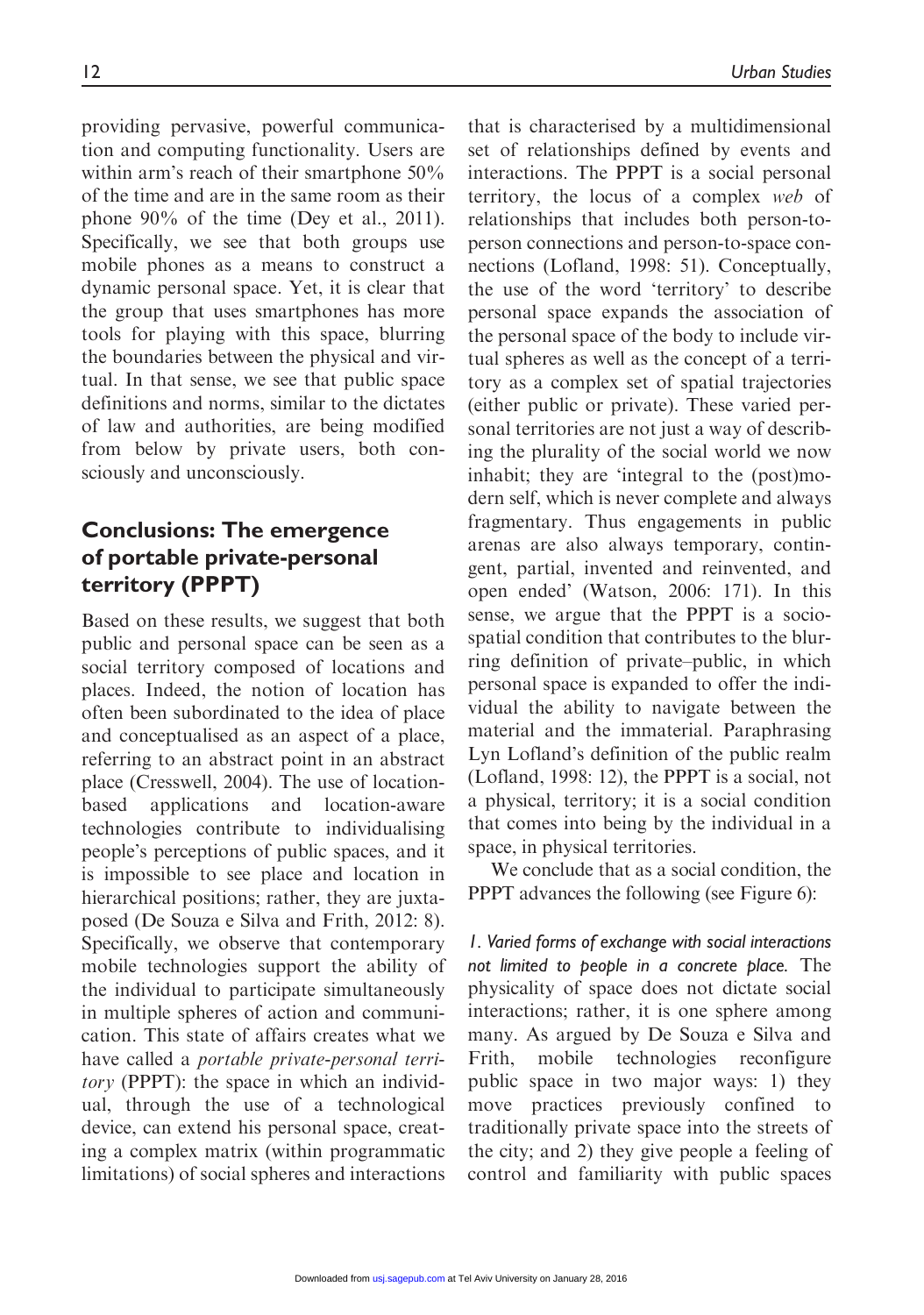

Figure 6. Portable private-personal territory: conceptual framework.

typically associated with private spaces (De Souza e Silva and Frith, 2012: 186). This characteristic was supported by the empirical evidence, which indicated that with the support of smartphones and laptops, activities that traditionally took place in the private sphere are now taking place in public, enhancing multiple forms of exchange simultaneously (i.e. sitting with a friend while talking on the phone and checking email). This state of affairs, which expands social interaction and changes our perception of time, is blurring the distinction between the real and virtual and between the concrete and abstract.

2. Social behaviour that responds to a set of norms and social codes that do not necessarily relate to the concrete space in which the individual is located. This situation is a result of engaging with multiple spheres simultaneously, with the individual sometimes needing to respond to conflicting sets of norms and social codes. Here, as well, empirical evidence shows that mobile technology allows users to escape and sometimes even to ignore the actions of people around them. The increased isolation of individuals is also expressed in their perceived attitudes towards their own actions, particularly following accepted norms associated with a place. Yet, as Goffman has made clear, civil inattention is not disattention. The principle of civil inattention may require that one not be obviously interested in the affairs of the other, but it does not require that one not be interested at all. As such, it is fully compatible with the idea that inhabitants of the public realm act primarily as an audience to the activities that surround them (Lofland, 1998: 31). Thus, people do not use technologies to 'withdraw' from public space (De Souza e Silva and Frith, 2012: 36). Rather, they use mobile technologies to accomplish a goal similar to the *blase* attitude: to interface their relationships with the other people and the space around them (De Souza e Silva and Frith, 2012: 27).

3. Individual privacy, disassociated from physical space, either public or private. Individuals can be connected to their private personal spheres everywhere. Thus, privacy becomes a portable state, disassociated from the physicality of space and associated with the notion of location. The popularisation of location-aware technologies contributes to the changing meaning of locations and their meaning in constructing the social personal territory. It is evident that people use different types of applications to access various types of information, which makes their perception of public space more filtered and personalised. The public space through which people move is perceived differently for those who do not possess location-based technologies or those who have technology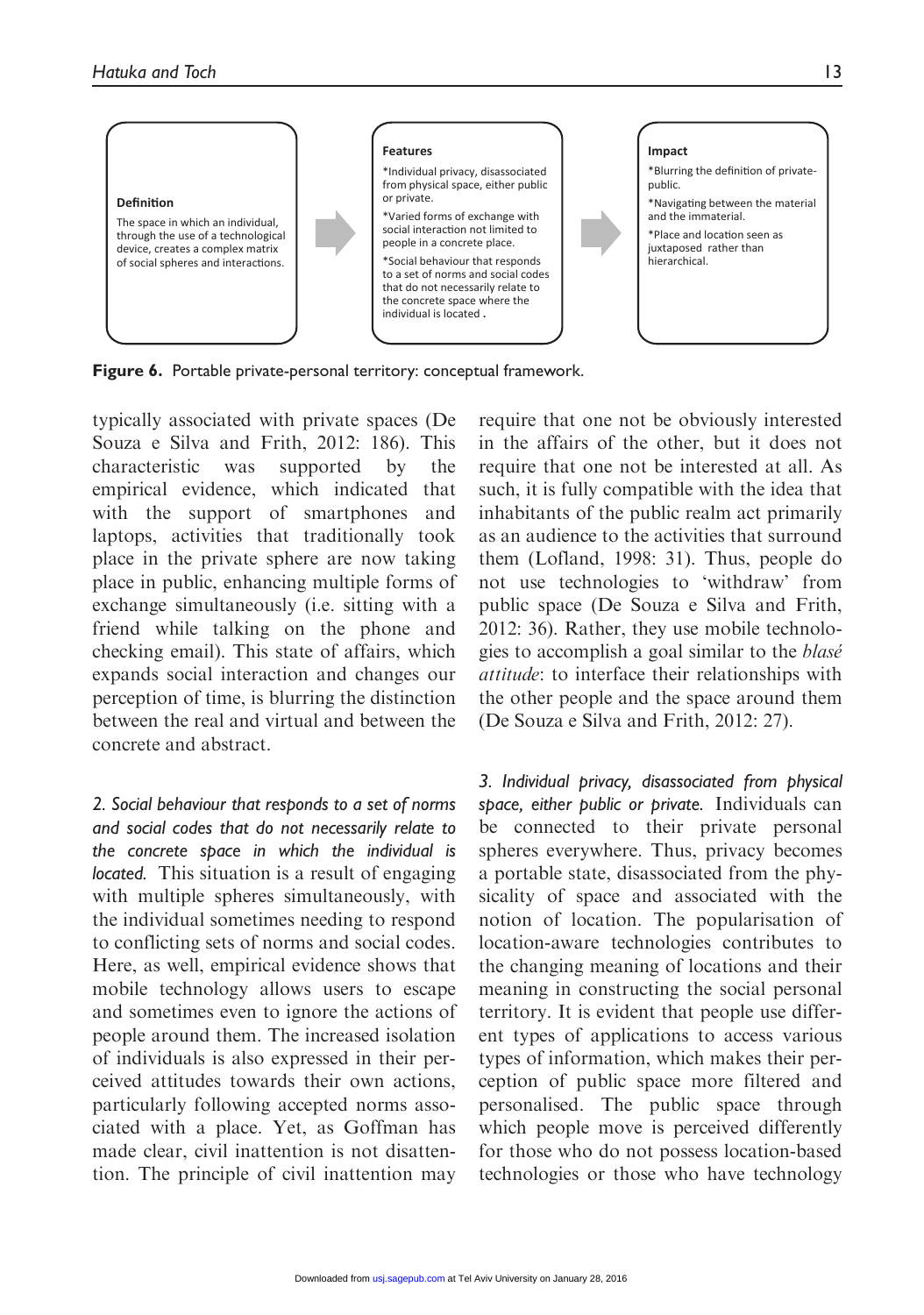but choose not to engage with it (De Souza e Silva and Frith, 2012: 11).

Based on the evidence, technological devices seem to support users' belief that smartphones provide them with privacy. The question is not whether this is a false or true belief but rather what it means: that individuals disassociate privacy from the physicality of place and see their devices as a means of supporting privacy everywhere.

These conditions make mobile phones powerful devices in creating and maintaining individual personal space. Above all, they allow the individual to create elastic boundaries between the public and private and between the personal and the collective, modifying the ritual dimension of human communications in place. No doubt, formal knowledge, which tends to be easily accessible through ICT networks, is growing. However, as Stephan Graham suggests, 'tactic knowledge', which is often developed in trusting, face-to-face interactions, is gradually shrinking (2005: 574). As Amin and Thrift have suggested, technology is 'becoming one of the chief ways of animating the city. They must not be allowed to take us unaware' (2002: 128). What we see here is how the public realms of cities and the essential publicness is rapidly being 'mass customised', unbundled, commodified, individualised, and coordinated through networked technologies linking scales from the globe to the body (Graham, 2005). This state of affairs raises questions such as how these techniques influence identities, experiences, and perceptions of publicness. How do they shape the way we conceive the other? How are the social and normative judgements and inclusions that form the heart of public space altered in different sites and contexts? To state it differently, ICT extends human actions, identities, and communities; at the same time, it diffuses some of the rituals taking place in public. What are the implications of this condition? Given the limited space available here, we conclude by briefly highlighting two trajectories of questions raised by this discussion.

First, it is clear from this discussion that PPPT must be at the centre of any attempt to conceptualise the formation, maintenance, and experience of public spaces. A pressing imperative for planners and geographers, in particular, is to fully address and excavate the way technological devices redefine the relationships between material, virtual, and social dynamics in public spaces – more importantly, the way mobile technologies alter the definitions and correlations between the concepts of territory, place, and location. Instead of thinking about people detached from spaces or privatising them, mobile technologies can be viewed as interfaces to public space that enhance new interaction rituals (in Goffman's sense) linked to personal socio-spatial territoriality. In this sense, we can argue that technological set-ups are not about isolation but rather are about multiple simultaneous territorialisation.

Second, it is evident that PPPT produces various spaces and times. It is a sphere through which the individual's spatial and perceptional divisions are extended. Yet, we know very little about the complex composite of these extensions and the way they influence our engagement with public space. How can social programmes and policy address this dynamic? To what extent are policy makers, planners, and technology designers truly and critically aware of the effects of PPPT on material space? What policy instruments might best address these fast-moving devices that bring new standards, norms, and transparency to public spaces?

In sum, this paper has sought to underscore the centrality of individual technological devices, particularly the way mobile phones (basic mobile phones and smartphones) restructure social interaction in public spaces. It has also illustrated the need to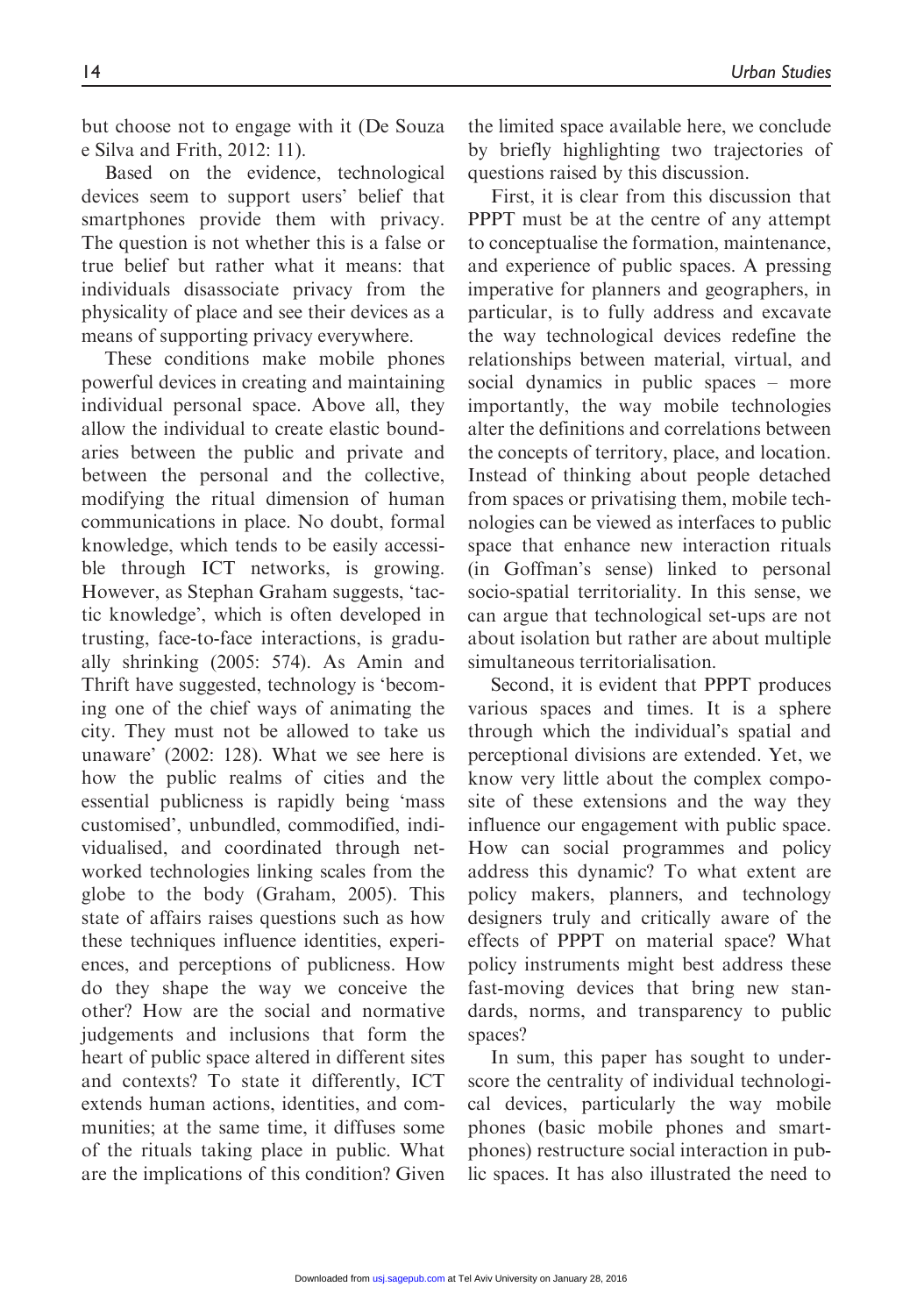re-think the relationships between ICTs and the role of public space in contemporary cities. Clearly, as suggested in this discussion, public/private cannot and should not be seen as a linear continuum but rather as juxtaposed spheres with different degrees of privacy and publicness. The question is not whether the private is becoming more dominant than the public but rather what the social consequences of this new technology are. In other words, what are the implications of the elasticity of boundaries, and what type of territories do people compose together? This is highly relevant if we think about the role of public space as a place of encountering the stranger, where modern technology allows users to reduce this interaction to a minimum. In the past, a stranger might stop for directions in a plaza, but these chance acquaintances rarely happen today. Nevertheless, we suggest that technology should not be seen as either liberating or controlling; rather, we should ask about the power and influence of technology for modifying social rituals. In reflecting upon this situation, societies face two different scenarios: 1) they can adopt technology without critically addressing its social consequences, particularly the interaction patterns, or 2) they can develop technology as an instrument as well as a socio-spatial tool, a juxtaposed site of the virtual and the material, that supports publicness. In addressing this task, tech entrepreneurs and programmers must change their priorities to consider the public good before capital gain. Moreover, municipalities must address transparency before control to see technology as a means of enhancing the qualities of publicness rather as a means of surveillance.

#### Acknowledgements

The authors are deeply indebted to the editorial staff at Urban Studies, in crafting the revised version of this paper, and to several anonymous reviewers for their input. In addition, we would like to thank our research assistant Carmel Hanany for collecting and organising the data of this study.

### Funding

This research was supported by funds provided by the Vice President for Research, Tel Aviv University, Israel.

#### **References**

- Amin A and Thrift N (2002) Cities: Reimagining the Urban. Cambridge: Polity.
- Berry M and Hamilton M (2010) Changing urban spaces: Mobile phones on trains. Mobilities 5(1): 111–131.
- Boyer MC (1992) Cities for sale: Merchandising history at South Street Seaport. In: Sorkin M (ed) Variations on a Theme Park: The New American City and the End of Public Space. New York: Hill and Wang, pp. 181–204.
- Brighenti AM (2010) The publicness of public space: On the public domain. *Quaderni del* Dipartimento di Sociologia e Ricerca Sociale 49: 1828–1955.
- Brighenti AM (2012) New media and urban motilities: A territoriologic point of view. Urban Studies 49(2): 399–414.
- Castells M (1989) The Informational City: Information Technology, Economic Restructuring, and the Urban-Regional Process. Oxford: Wiley-Blackwell.
- Castells M (1996) The Rise of the Network Society. Oxford: Wiley-Blackwell.
- Collins D (2009) Private/public divide. In: Kitchin R and Thrift N (eds) International Encyclopedia of Human Geography. Oxford: Elsevier, pp. 437–441.
- Cresswell T (2004) Place: A Short Introduction. Malden, MA: Wiley-Blackwell.
- de Souza e Silva A and Frith J (2010) Locative mobile social networks: Mapping communication and location in urban spaces. Mobilities 5(4): 485–505.
- de Souza e Silva A and Frith J (2012) Mobile Interfaces in Public Spaces: Locational Privacy, Control, and Urban Sociability. New York: Routledge.
- Dey KA, Wac K, Ferreira D, et al. (2011) Getting closer: An empirical investigation of the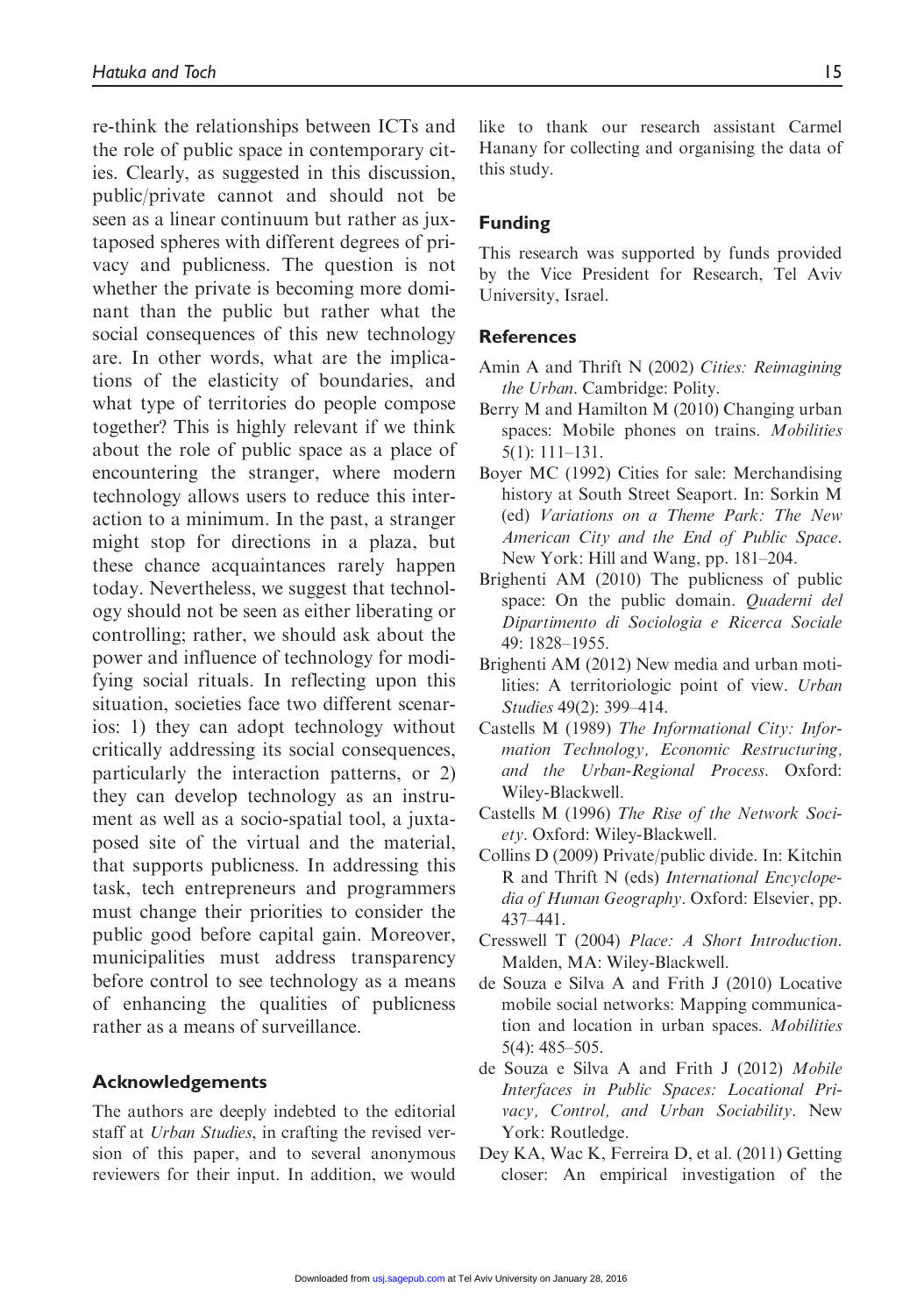proximity of user to their smartphones. In: 13th ACM international conference on ubiquitous computing, Beijing, China, 17–23 September 2011, pp. 163–172. New York: ACM.

- Gershuny J (2003) Web use and net nerds: A neo functionalist analysis of the impact of information technology in the home. Social Forces 82(1): 139–166.
- Goffman E (1959) The Presentation of Self in Everyday Life. Garden City, NY: Doubleday.
- Goffman E (1963) Behavior in Public Spaces. New York: The Free Press.
- Goffman E (1967) Interaction Ritual: Essays on Face-to-Face Interaction. New York: Pantheon.
- Graham S (2002) Bridging urban digital divides? Urban polarisation and information and communications technologies (ICTs). Urban Studies 39(1): 33–56.
- Graham S (2005) Software-sorted geographies. Progress in Human Geography 29(5): 562–580.
- Hampton NK (2010) The social life of wireless urban spaces: Internet use, social networks, and the public realm. Journal of Communication 60(4): 701–722.
- Hanany C (2010) Observation in different typological spaces in the campus. Participant observation report, 27 December.
- Haythornthwaite C and Wellman B (2002) Moving the internet out of cyberspace. In: Wellman B and Haythornthwaite C (eds) The Internet and Everyday Life. Oxford: Wiley-Blackwell, pp. 3–44.
- Israel Telecommunications Report (2012) Israel telecommunications report 2012. Report, Business Monitor International, Israel, January. Available at: http://www.researchandmarkets. com/reports/2017829/israel\_telecommunications\_ report\_2012.
- Iveson K (2007) Publics and the City. Oxford: Wiley-Blackwell.
- Jensen OB (2009) Flows of meaning, cultures of movements: Urban mobility as meaningful everyday life practice. Mobilities 4(1): 139–158.
- Lofland LH (1998) The Public Realm: Exploring the City's Quintessential Social Territory. New York: Aldine De Gruyter.
- Loukaitou-Sideris A and Ehrenfeucht R (2009) Sidewalks: Conflict and Negotiation Over Public Space. Cambridge, MA: MIT Press.
- Low S and Smith N (eds) (2005) The Politics of Public Space. New York: Routledge.
- Lyon D (2003) Surveillance as Social Sorting: Privacy, Risk and Automated Discrimination. New York: Routledge.
- Madanipour A (2003) Public and Private Spaces of the City. London and New York: Routledge.
- Madanipour A (ed) (2010) Whose Public Space? International Case Studies in Urban Design and Development. London and New York: Routledge.
- Mallan K (2010) Navigating iScapes: Australian youth constructing identities and social relations in a network society. Anthropology & Education Quarterly 41(3): 264–279.
- Manovich L (2001) The Language of New Media. Cambridge, MA: MIT Press.
- Massey D (2005) For Space. London: Sage.
- Meeker M (2011) KPCB internet trends 2011. Report, Web 2.0 summit, San Francisco, CA, 18 October.
- Mei-Po K (2007) Mobile communications, social networks, and urban travel: Hypertext as a new metaphor for conceptualizing spatial interaction. The Professional Geographer 59(4): 434–446.
- Miller K (2007) Designs on the Public: The Private Lives of New York's Public Spaces. Minneapolis, MN: University of Minnesota Press.
- Mitchell D (1995) The end of public space? People's park, definitions of the public, and democracy. Annals of the Association of American Geographers 85: 108–133.
- Mitchell JW (1999) E-topia: Urban Life, Jim But Not As We Know It. Cambridge, MA: MIT Press.
- Palen L and Dourish P (2003) Unpacking 'privacy' for a networked world. In: Proceedings of the SIGCHI conference on human factors in computing systems, Lauderdale, FL, 5–10 April 2003, pp. 129–136. New York: ACM.
- Pfaff J (2010) Mobile phone geographies. Geography Compass 4(10): 1433–1447.
- Picon A (2008) Toward a city of events: Digital media and urbanity. New Geographies 8: 32–43.
- Rafael LV (2003) The cell phone and the crowd: Messianic politics in the contemporary Philippines. Public Culture 15(3): 399–425.
- Ratti C (2006) Mobile landscapes: Using location data from cell phones for urban analysis.